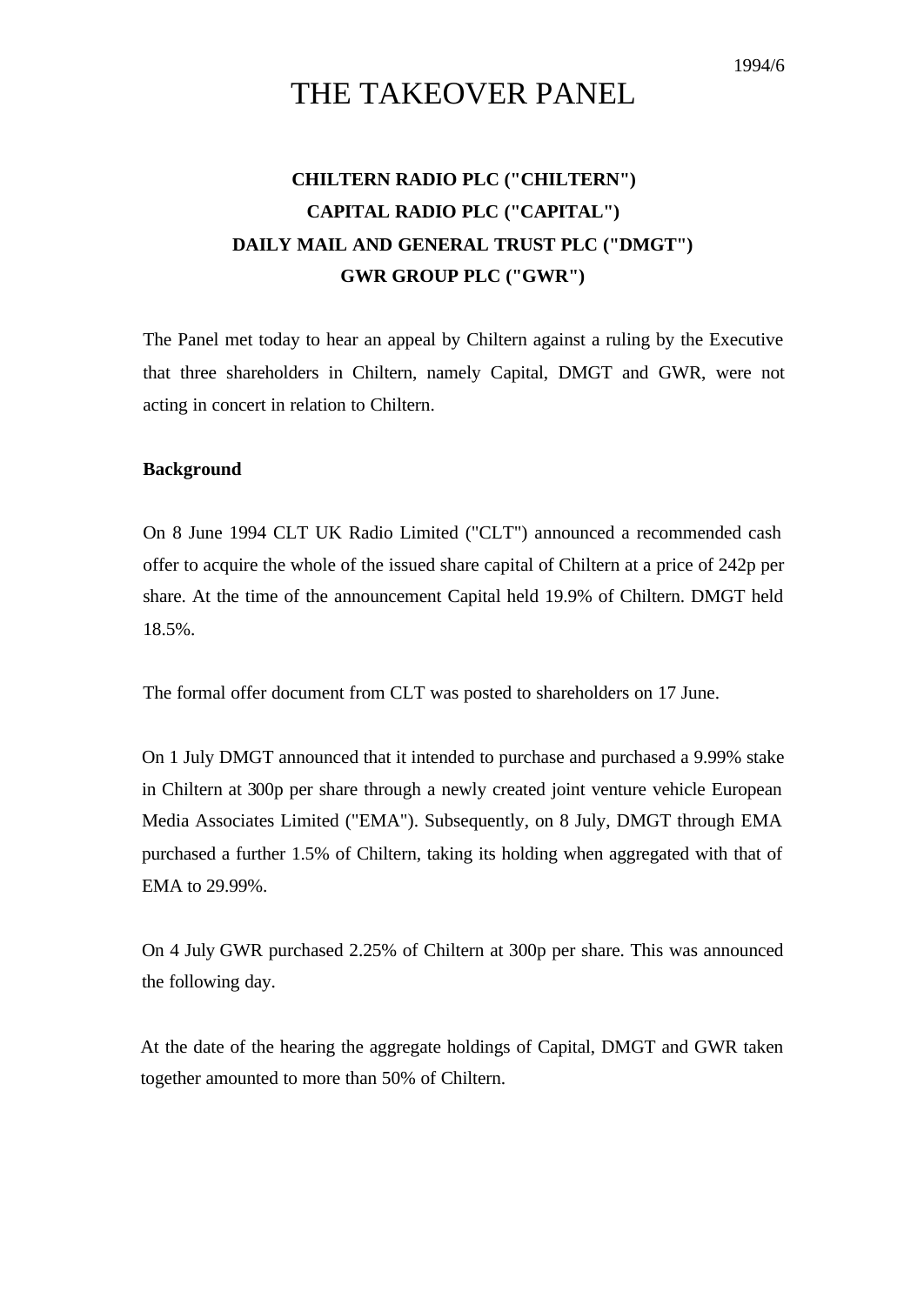On 22 July, the second closing date, CLT extended its offer for Chiltern, which will remain open for acceptance until 5 August. As at 22 July CLT, which holds no Chiltern shares itself, had received acceptances representing approximately 26.24% of Chiltern, including irrevocables from all Chiltern's directors (and their interests) in respect of 15.35%.

#### **Executive Ruling**

The appellant, advised by Baring Brothers & Co Limited, contended that Capital, DMGT and GWR had actively co-operated through the acquisition of shares, as described above, to obtain control of Chiltern. The Executive conducted a full investigation upon receipt of the appellant's complaint and formed the view that none of the three shareholders was acting in concert with another in relation to Chiltern.

### **Panel Decision**

Neither Capital nor DMGT hold or have held 20% or more of the shares in GWR and, accordingly, no presumption of a concert party arises under the Code. But where, as in the present case, a company has a shareholding in another company which closely approaches 20%, and where there are other shareholdings which may be relevant, the Panel will scrutinise with particular care any suggestion that the companies concerned have been acting in concert. This has been the approach of the Panel to the evidence in the present case.

The principal submission made on behalf of Chiltern was that Capital, DMGT and GWR acted jointly in their retention or purchase of shares in Chiltern to frustrate CLT's bid, and so to gain control of Chiltern without making a full bid. In response, Capital maintained that it was, and had for some time been known to have been, a seller of its Chiltern shares, but only at what it considered to be the right price. DMGT contended that it bought its shares because it considered that